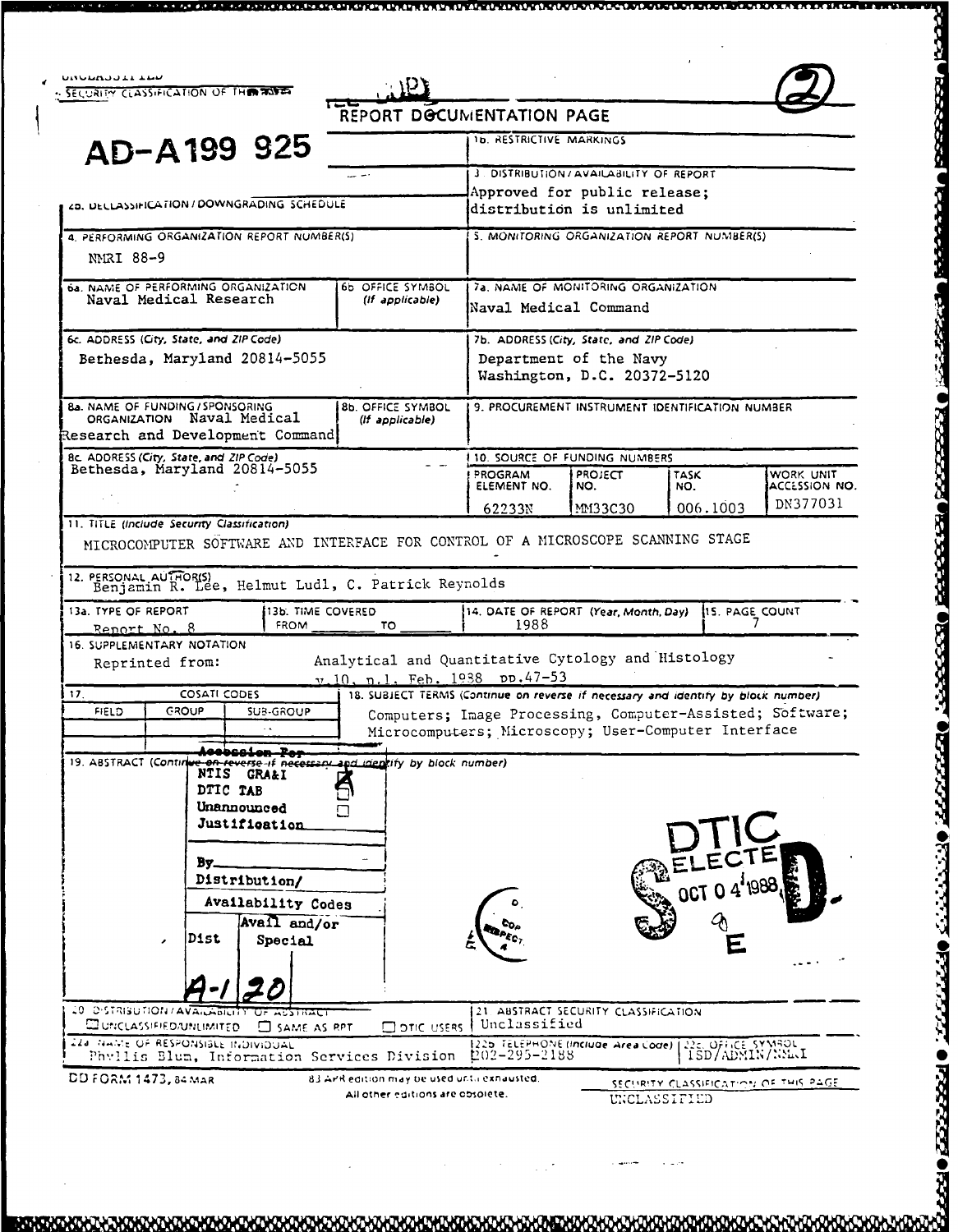Support of the scope for use in multicolor fluorescence assays.

**MARINE CONTROL POSSESSION CONTROL CONTROL** 

2222222

VELLENS OF LEEPING PERSONS ORGANIZES

Motorized scanning stages are valuable in *rnicros-* cost of microcomputers should allow their widecopy systems that employ digital image analysis and spread use in manual microscopy for data collection. for the development of semiautomatic computer-<br>
Cell analysis with such systems, whether performed assisted microscope *systerms;* the development of by image analysis or by manual methods, would standard software<sup>Q</sup>tools" to control such stages will benefit from interfacing the microcomputer to a mofacilitate their integration into a variety of computer- torized scanning stage. based systems. A set of Microsoft BASIC and Turbo This paper describes a package of modular pro-PASCAL programs that interfaces a microprocessor-<br>grams that interface a microprocessorcontrolled stepper *motor* microscope stage (MDACE cially available microprocessor-controlled stepper **1000)** to an IBM **PC** or **PC-AT** or compatible micro- motor stage. These programs have been developed in *computer* via a serial interface (RS-232) is described, both **PASCAL** and **BASIC,** allowing their incorpora-These programs can be integrated into other software */* tion as software "tools" into microcomputer-based written in either BASIC or PASCAL, or used via a  $\pm$  microscopy systems developed in either of these lanmenu program that directs the routines to control  $\angle$  guages.

*Microcomputer*  $\overline{M}$  *recanning patterns and to locate the microscope stage*<br>*<sup><i>r</sup>* to a selected area of the slide. Coordinates of signifi-</sup> cant events on a slide can be stored on a disk file to<br>*Software and interface*<br>*Software and interface* also provide control of a filter wheel in the micro-

**wis** 'vuirVVVTWVWV WuVrVVVWWXWV - W% KWM- W71

Motorized microscope stage movement can signifi*of a Microscope* **can is a server in the Motorized microscope** stage movement can signifi-<br>eantly increase the power of cell analysis systems us-**Scanning Stage Consumersed Scanning Stage Consumersed Scanning Stage Consumersed Scanning Stage Scanning Stage Scanning Stage Consumersed analysis.<br>
Through automation precise movement of the stage** Through automation, precise movement of the stage is achieved, thereby allowing uniform, complete and accurate scans of a slide.<sup>18.21</sup> Systems have been developed that use stepper motor stages to track the **Benjamin R. Lee movement** of living cells,<sup>8,22,37</sup> to trace and recon-Helmut Ludl struct nerve pathways,' **<sup>9</sup> . <sup>10</sup>12.27 0** to scan cervical C. Patrick Reynolds, M.D., Ph.D. preparations for dysplasia,<sup>15,26,28</sup> to scan blood smears to produce an automated differential blood count<sup>20.30.33.34</sup> and to perform other image analysis procedures.<sup>2.14.16</sup> Such systems were developed either as complete analyzers with dedicated computers or using various minicomputers. However, with constantly decreasing prices and increasing power, microcomputers are becoming attractive for developing image analysis systems.<sup>5.23.24.31</sup> Moreover, the low

*e* From the Transplantation Research Program Center, Naval Medi- Address reprint requests to: **C.** Patrick Reynolds. M.D., Ph D.. cal Research Institute. Bethesda, Maryland. and Ludl Electronic Department of Pediatrics. UCLA Medical Center, Los Angeles.<br>Products, Scarsdale. New York, U.S.A. CA 90024

Mr. Lee, an Undergraduate Student at Cornell University. was This study was supported by Naval Medical Research and Devel-

*|V*

search Institute, and is now Assistant Professor **of** Pediatrics, views **of** the Navy Department or the Naval Srvice at largr Jonsson Comprehensive Cancer Center, University of California at Los Angeles Medical Center, Los Angeles. California **Accepted for publication June 4, 1987** 

Biological Aid. Naval Medical Research Institute. **Command Command Work Unit MF58.527.007.0004.** The opinions Mr. LudI owns LudI Electronic Products. **and assertions contained herein are the private views of the Samuel Contained Action** authors and are not to be construed as official or reflecting the Dr. Reynolds was Research Medical Officer, Naval Medical Re- authors and are not to be construed as official or reflecting the Naval Service at large



0884-6812/88 1001-0047/\$02.00/0 6 The International Academy of Cytology Analytical and Quantitative Cytology and Histology <sup>47</sup>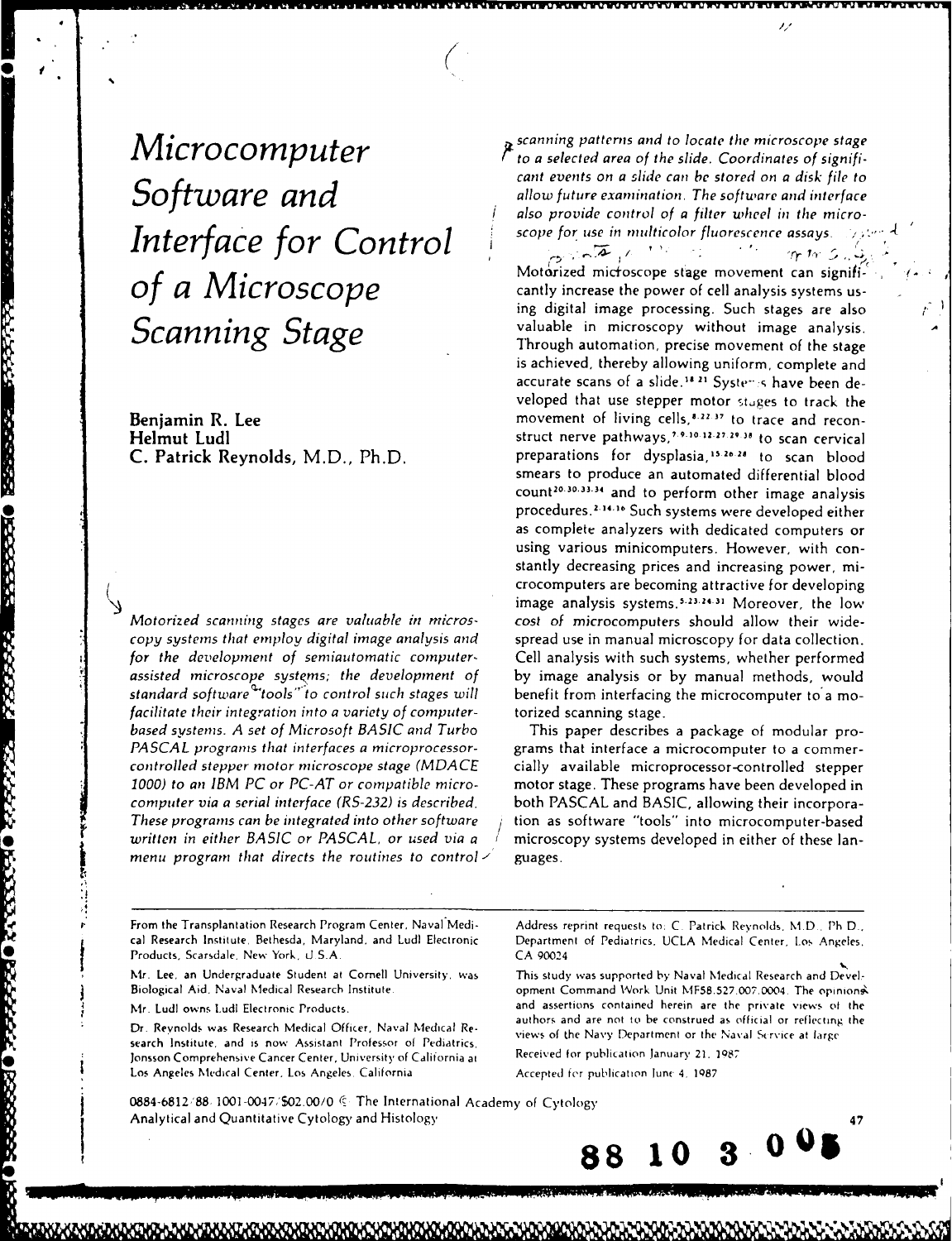**POPOSTA NO REPORTED DE LA CONSTANTINA EL PORTE DE LA CONSTANTINA EL PORTE DE LA CONSTANTINA EL PORTE DE LA CONST** 

D

**Processing** 

**TANA** 

# Materials and Methods

The programs to control the stepper motor stage **I I** were developed on an IBM PC-AT with a standard 2 serial interface. The stage controller consists of a 6-MHz **8085** microprocessor with 24K RAM and 24K ROM in addition to a proportional X<sub>,</sub>Y joystick **(MDACE 1000,** Ludr Electronics, Scarsdale, New **5 5** York). The MDACE 1000 provides a serial RS-232 interface that connects an IBM PC or PC-AT micro-<br>
computer to the MDACE controller, allowing the micomputer to the **MDACE** controller, allowing the mi- **7** crocomputer to control variable scan patterns and to **8 8** interrogate stage coordinates. The **MDACE** controller also controls a filter wheel (positioned between **20** the microscope and a video camera), which allows-**22** 22 **22 22** switching of six band-pass filters. The stage interfaced to the controller contains stepper motors and 1.0-mm lead screws in the steppers with drivers for the X and Y axes. The various components of the IBM PC-AT **MDACE** 1000 MDACE 1000 consist of the stage controller, filter wheel controller, main power supply, programming<br>module and control processing unit (Figure 1) Wiring diagram for the RS-232 asynchronous communication

Routines to control the stage were first written in Microsoft BASIC (Microsoft Corporation, Bellevue, Washington) and then translated to Turbo PASCAL (Borland International, Scotts Valley, California). Serial input/output (I/O) procedures from the Turbo ments from one step to 8,000,000 steps, a scanning<br>Asynch Tools Package (Blaise Computing Berkeley distance of  $\pm 8,000,000$  steps, a scanning speed from Asynch Tools Package (Blaise Computing, Berkeley, *California)* were used to control the serial interface. **0.001** mm to a maximum of 16.00 mm per second A DCE RS-232 cable was used to interface the con-

The MDACE 1000 allows programmable incre-





module and central processing unit (Figure 1). Wiring diagram for the RS-232 asynchronous communication<br>cable used to interface the computer to the stage controller.

troller to the computer (Figure 2). from **110** to **9600** baud. The use of 1.0-mm lead

## Results

As originally designed, the MDACE 1000 provides programmable control of the stage stepper motors via a keypad on the controller. Scan patterns can be **Stage coordinates** programmed using the keypad and stored in the nonvolatile random access memory of the NIDACE 1000.<br>To improve the user interface and versatility of the FI<sub>O</sub> **Controller**  $\begin{bmatrix} 1 & 0 & 0 \\ 0 & 0 & 0 \end{bmatrix}$  *Controller*  $\begin{bmatrix} 1 & 0 \\ 0 & 0 \end{bmatrix}$  **controller**  $\begin{bmatrix} 1 & 0 \\ 0 & 0 \end{bmatrix}$  dat.  $\frac{1}{2}$   $\frac{1}{2}$  analysis systems, we developed software to control the stage from a microcomputer.

The communications syntax follows standard RS-232 asynchronous serial communications proto*col.* In sending data to the stage controller, such as interest in the stage controller, such as interest in the stage of the stage of the stage of the stage of the stage of the stage of the stage of the stage of the stag With the stage controller, such as<br>Microscope **by target positions or stepper motor speed**, the process with described in Figure 3 is followed. The stage controller Stepper Motor Stage **and Stepper Motor Stage acknowledges** each instruction by returning an ad add "echo" of the command. However, reading informa- **Fi, Figure 1**<br>**1999 Example 2009 Example 2009 Institute 1999 Linux Example 1999 Example 2009 Example 2009 Example 2009 Example 2009 Example 2009 Example 2009 Example 2009 Example 2009 EXAMPLE 2009** Main components of the MDACE 1000 stage controller. Instruc-<br>tion codes from the computer are sent to the stage controller **position of the motors, requires that an inquiry code** hiam components of the MDACE 1000 stage controller. Institute-<br>tion codes from the computer are sent to the stage controller [15] position of the motors, requires that an inquiry code<br>microprocessor using a serial RS-232 i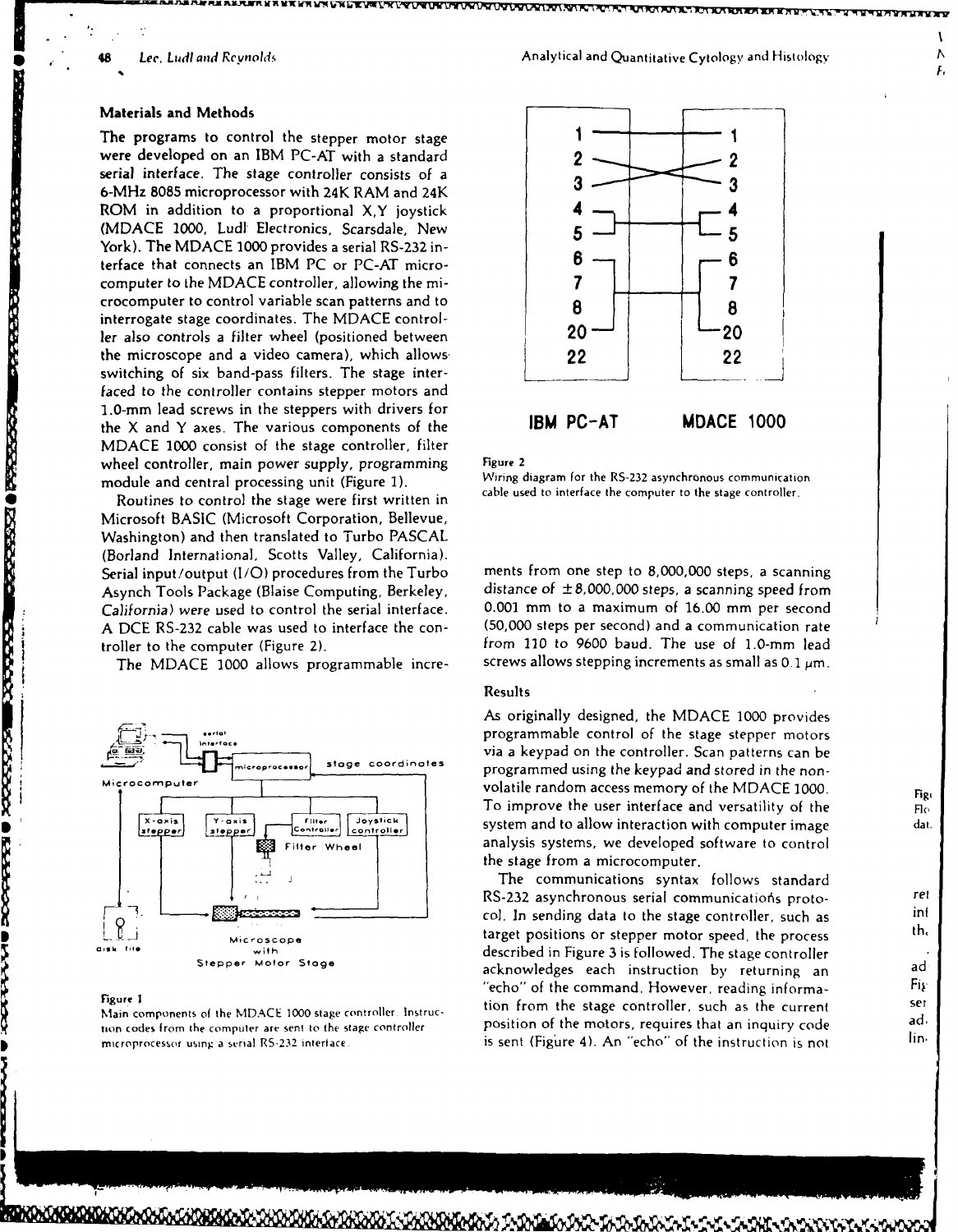*olume* **10 February 1988**



information. Table I lists the major instruction codes number of increments, and looping through the that are used to control the stage. movement procedure the appropriate number of

adjusts the stage's stepper motor speed is shown in from a file, and then sends the stage to the desired Figure **5.** The program opens the serial port and then location. A necessary capability for both methods is sends the appropriate ASCII code to the stage, which to set a reference point, or coordinate origin of the adjusts the stepper motor rate using the protocol out- slide, so that the stage is aligned and can then return lined in Figure **3.** Similar programs control other fea- to marked locations of significant events. Manual

Table **I ASCII and** Hexadecimal Equivalent Instruction Codes **START START START START START** Port

|                  | Code description          | <b>HEX</b> code   | ASCII code |  |  |  |  |
|------------------|---------------------------|-------------------|------------|--|--|--|--|
|                  | READ DISPLAY              | <b>SH72</b>       | 114        |  |  |  |  |
|                  | <b>ENABLE CPU DISPLAY</b> | <b>SH44</b>       | 68         |  |  |  |  |
|                  | DISABLE CPU DISPLAY       | <b>SH45</b>       | 69         |  |  |  |  |
| Open serial port | FILTER WHEEL ADVANCE      | <b>SH46</b>       | 70         |  |  |  |  |
|                  | FILTER WHEEL REVERSE      | SH <sub>4</sub> E | 78         |  |  |  |  |
|                  | TEST BUSY (MOTOR)         | <b>SHO</b>        | $\infty$   |  |  |  |  |
| Start bit        | LOAD BASE                 | <b>SH41</b>       | 65         |  |  |  |  |
|                  | <b>READ BASE</b>          | <b>SH61</b>       | 97         |  |  |  |  |
|                  | LOAD SPEED                | <b>SH53</b>       | 83         |  |  |  |  |
| .                | RUN MOTOR                 | <b>SH47</b>       | 71         |  |  |  |  |
|                  |                           |                   |            |  |  |  |  |

**Number of following and although identical routines for Number of following 1. Although identical routines for BASIC** and Turbo **PASCAL,** the **PASCAL** syntax allows defining tasks as "procedures." The individual **DATA procedures can then be easily utilized according to** the programmer's needs. Table **II** lists the individual PASCAL procedures developed to control the stage; Table **III** lists the functions provided by the Turbo **Has all the data** No No Asynch Tools used in serial I/O communications. By combining the appropriate procedures and functions, programs for scanning various types of specimens **Yea** can be easily and rapidly developed.

Stop bt | Stop bt | Another feature this software provides is the ability to store coordinates of any event identified during scanning. Marking a significant event is achieved by storing to a disk file the number of motor steps<br>Close serial port moved along the X and Y axis from a predetermined "base" or zero point. Returning to the event is accomplished simply by incrementing to the same number of motor steps away from a predetermined base. Figure 3<br>Finis method allows the software to store an unlimit-<br>Flow chart of the RS-232 communications protocol used to send<br>data to the stage controller.<br>data to the stage controller.<br>data to the stage allows accurate rel ject.

Two methods of defining scanning patterns can be used with this software. One method consists of setreturned; rather, the returning bytes are the desired ting the size of the scan increment, establishing the An example of the program in Turbo PASCAL that times. The second method reads X-Y coordinates

**i[AI**

**Presect Desect: Oestarre Oranist Officers** (Carteria Officers)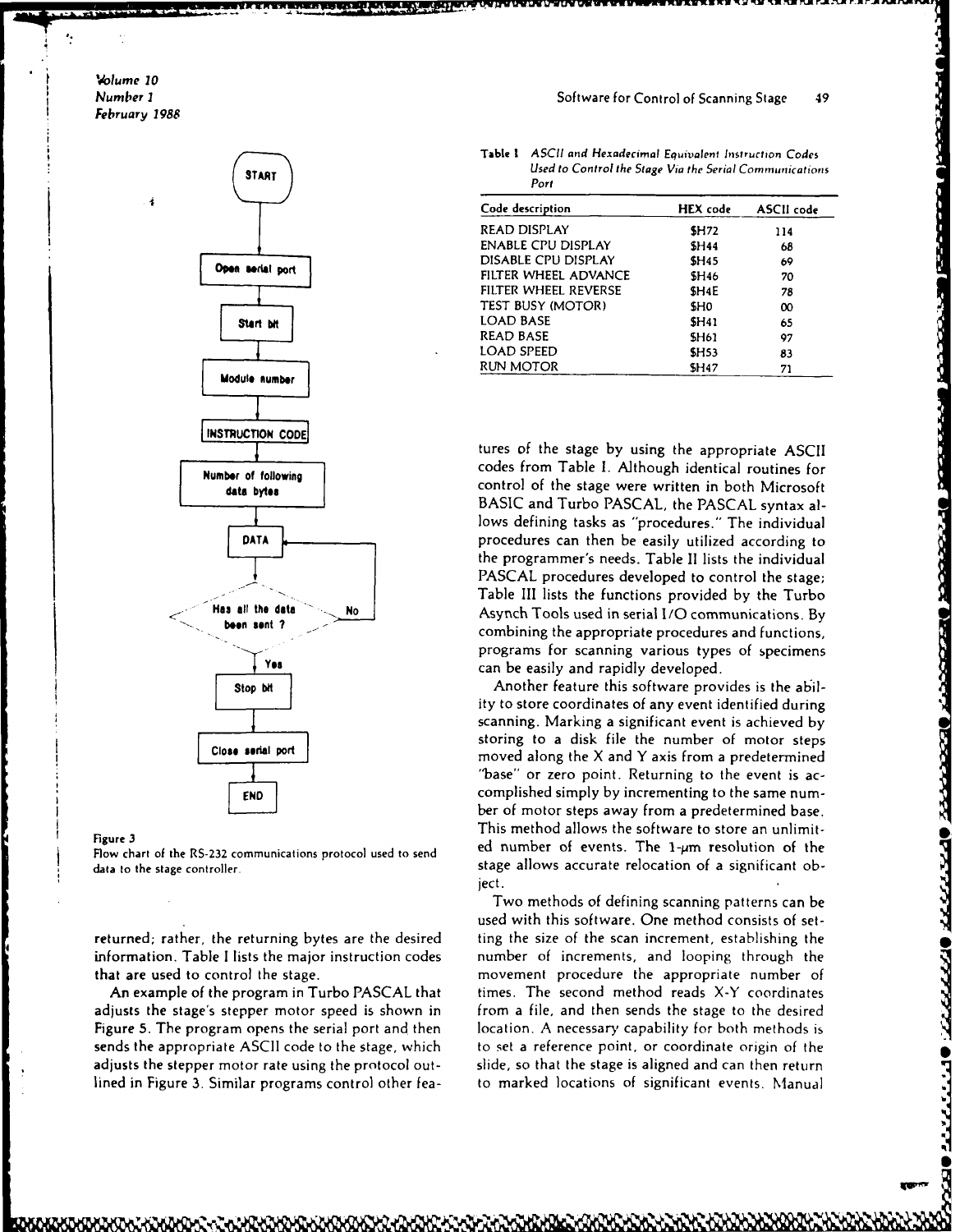

controller for data, such as coordinates of the current slide loca- dinates allowing relocation of areas of interest. Via a tion,

control of the stage motors is provided through a joystick controller, which is useful for setting this reference point.

To provide a "user-friendly" interface with the stage operator, the various routines for control of the stage can be integrated under control of a menudriven program. The menu from an example control program is shown in Figure 6. The program is designed to allow variable scan patterns for particular

<u>ຒຘໞຩຎຨຆຎຎຎຎຎຨຨຨຉຎຉໞຆຒຬຎຬຎຎຎໞຒໞຒໞຆຩຬຆຒຒຎຎໞຨ</u>ຎຨຎ

### **50** *Lee. Ludl and Reynolds* Analytical and Quantitative Cytology and Histology and Histology

| $\overline{\phantom{a}}$ | <b>Table II</b> List of Turbo PASCAL "Procedures" (Subroutines) |
|--------------------------|-----------------------------------------------------------------|
| START )                  | Developed for Control of the Microscope Scanning<br>Stane       |

|                               | <b>SURGE</b>    |                                                                       |
|-------------------------------|-----------------|-----------------------------------------------------------------------|
|                               | Procedures      | Description                                                           |
| START BIT                     | Convert         | Converts data into integers                                           |
|                               | stage_drive     | I/O using Turbo Asynch Tools                                          |
|                               | Open_Com1       | Opens the serial port calling Asynch functions                        |
| DEVICE NUMBER                 | stage_write     | 1/O using Turbo PASCAL standard 1/O<br>functions                      |
|                               | Speed_Rate      | Sets the stepper speed of the motor                                   |
|                               |                 | Position_Absolute Sets the coordinate origin (0,0)                    |
|                               | Move_Stage      | Sends codes to the respective motors                                  |
| INSTRUCTION CODE              |                 | InquireCoordinates Reads the position of the stepper motor            |
|                               | ReadDisplay     | Reads the keypad display                                              |
|                               | Exist           | Checks the disk directory for an existing file                        |
| INQUIRY CODE (?)              | Stepper         | Sets a target position and moves the stage<br>there                   |
|                               | StageX          | Sends a target position to the x-axis motor                           |
|                               | Test_Busy       | Tests to see if a motor is still moving                               |
|                               | StageY          | Sends a target position to the y-axis motor                           |
| READ CHARACTER                | SetUp           | Sets up the scan patterns                                             |
|                               | Scan_Slide      | Implements the scan pattern and saves coor-<br>dinates to a disk file |
|                               | Filter          | Sends codes to the filter wheel                                       |
|                               | Speed           | Changes the stepper rate of the motors                                |
| <b>NO</b><br>HAS ALL THE DATA | <b>Readback</b> | Recalls saved coordinates of significant loca-<br>tions               |
| <b>BEEN RECIEVED ?</b>        | Menu            | Displays a menu of the possible choices                               |
|                               |                 |                                                                       |

**f YES** slides with options to **(1)** move defined distances along the  $X$  and  $Y$  axes, (2) adjust the stepper motor Stop bit **speed**, (3) set the coordinate origin (reference point **= 0,0)** as the current stage location, (4) display coordinates of the current location, **(5)** change the scan increment size, **(6)** rotate the filter wheel and **(7)** per-**Close senal port**  $\begin{bmatrix} 1 & 1 & 1 \\ 1 & 1 & 1 \\ 1 & 1 & 1 \end{bmatrix}$  form user-defined scan patterns of a slide.

### Discussion

The microcomputer software developed for a commercially available motorized microscope stage controller provides microcomputer control of various Figure 4<br>Flow chart showing how the computer interrogates the stage **scan patterns and motor speeds and storage of coor-**

Table **Ill** Modular Functions for Serial **I/0** Provided **by** the *Turbo* **Asynch** *Tools*

| Turbo Asynch |                                                               |
|--------------|---------------------------------------------------------------|
| functions    | Description                                                   |
| ToHex        | Converts a decimal value to hexadecimal                       |
| Open Al      | Initializes the serial port                                   |
| Close A1     | Closes the serial port                                        |
| WrtChA1      | Writes a character to the output buffer of the<br>serial port |
| RdChA1<br>٠  | Reads a character from the input buffer of the<br>serial port |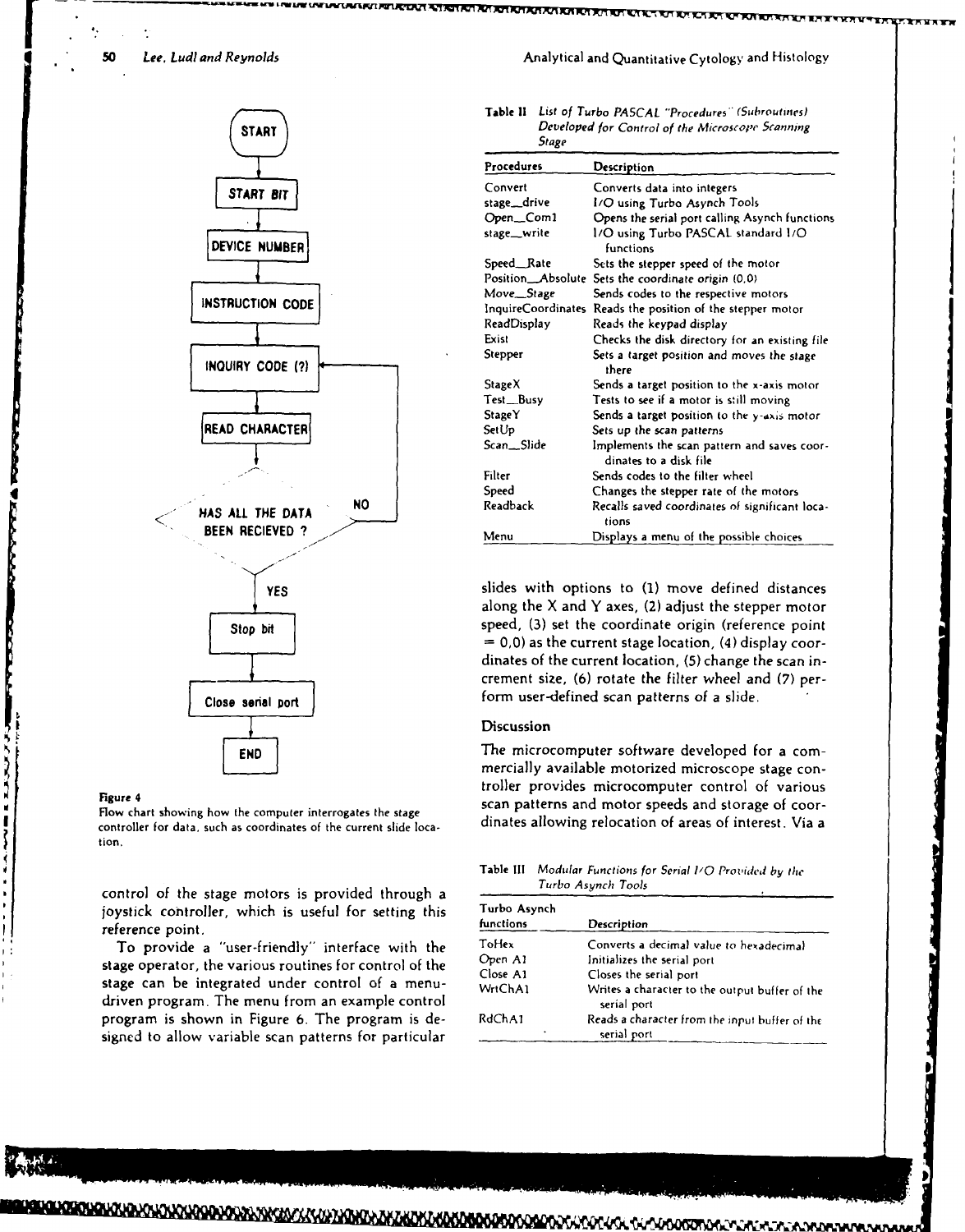*Volume 10* February **1988**

 $write(InQSize, 'characters remain in the input buffer.');$ 

Stage\_drive(idat\_1); stage\_drive(idat\_1); other languages.<br>
Stage\_drive(idat\_2); other languages.

*I/O* procedures. Instructions are sent via serial RS-232 asynchronous format. Shown are sample procedures for reading and writing to the serial port and setting the stepping rate of the motor. Parameters follow normal PASCAL syntax. **MICROCOMPUTER INTERFACE FOR CONTROL OF A**

serial (RS-232) interface, the microcomputer is able to record the number of motor steps that the stage  $\frac{1}{2}$  Position (A)bsolute  $\cdot$  reset current stage position as (0,0) moves, thus defining an X-Y coordinate axis. The *IDISPLAY the Keyboard CPU coordinates* of the motor stepper ability to interrogate and store coordinates of ob- IFlitter **Whel** step **forward one** filter served "events" to a disk file allows recall of the ob-<br>served object for reobservation at a later time 18.21.37 Display [C]urrent filter served object for reobservation at a later time.<sup>18.21.37</sup> In addition to control of the stage, the MDACE controller provides control of a filter wheel positioned  $I_{\text{Q}(\text{unit, and return to data processing}}$ between the microscope and an intensified (ISIT) Enter the letter of selection: *XY.P.A.D.C.FR,C.Ut.Q* video camera. The software developed also allows control of the filter wheel by the microcomputer. We Figure 6 have found the filter wheel useful for changing band- An example of a menu for the microcomputer-controlled micropass filters in multicolor fluorescence assays. scope scanning stage programs.

**procedure stag.edrive (order:integer);** Computer-controlled microscope stages provide **begin**  $\left\{ \text{ }$  **begin**  $\left\{ \text{ }$  **k**  $\left\{ \text{ }$  *rapid, accurate slide movement, thus reducing opera-***Errorcode:= WrtchAl(COMIchr(order));** tor fatigue in scanning large numbers of specimens. **Errorcoda:= RdChAI(COMIch,lnqSiee,Portstatus);** In addition, such a system allows semiautomatic col**end { stagewrite );** lection of various data during microscopy, which can **procedure Open\_Com1; be coordinated with locations on the slide.**  $4.9.17.18.21.1$ procedure Open Com1;<br>begin; { Open Com1} **begin;** { Open Com1} **Examples of techniques in which such "computer-**Errorcode:= OpenA1(COM1,100,100,0,0,addr(iobuffer)); <br>**Errorcode:= OpenA1(COM1,100,100,0,0,addr(iobuffer)**); <br>aided microscopy" can be useful include grain countif (Errorcode = Port\_Open\_Already) then ing in autoradiography, <sup>17.25.32</sup> reading various immu**write**('Coml is already opened.') *nologic assays*<sup>11.19</sup> and neuroanatomic mapping.<sup>1.9.10</sup> **else if (ErrorCode = OK) then 22.38** The programs described here will also be useful **write('Comi successfully opened.')** for more automated sytems that use digital image else write('Cannot open Coml. Error Code = ',E-ror Code:3); *analysis for detection and quantitation of various*<br>
types of cells.<sup>1.3.6.20.30.35</sup>

end; { Open\_comi } **and all and an advantage of developing programs for micro**computers is that a large number of programmers are **procedure stage\_write(order:integer);** working in an identical (or at least compatible) en**begin ( stage write )** vironment. This has led several vendors to develop **write(aux, chr(order));** powerful sets of programming "tools" that provide **read(aux, ch);** callable subroutines for various tasks, thus speeding writeln('code echo ', ch); <br>writeln('code echo ', ch); <br> $\frac{1}{2}$ write in code echo call, **the stage write is a stage write is a stage write is a** second tools in developing this software (Blaise Computing the stage write is procedure Speed\_Rate(device:integer); { write speed to the stage } Turbo Asynch). The PASCAL software we have debegin; { Speed\_Rate } **begined Rate }** veloped can be modified and compiled with Micro-Stage\_drive(58); {first : } soft PASCAL (Microsoft Corporation, Bellevue, **Stage drive(device);** *(* **dev** *=* **0)** Washington) or **PASCAL-2** (Oregon Software, Port-Stage **drive(83); (nat = \$1153** ) land, Oregon), both of which allow linking to com-Stage drive(2);  $\{ \text{ data } = 2 \}$  adia  $\{ \text{ data } = 2 \}$  and  $\{ \text{ data } = 2 \}$  $\frac{\text{Stage\_drive(1)}}{\text{Convert}(50000.0)}$ ;  $\frac{\text{data = 2}}{\text{Value of this software as "tools" for programmers in$ 

Stage\_drive(58); { last : } One of the obstacles to developing effective autoend; ( Speed\_\_Rate ) **has a mated microscopy systems has been the necessity of** mated microscopy systems has been the necessity of obtaining hardware (often custom designed) that will Figure **5** accommodate **software developed by other investiga-**

# **MICROSCOPE SCANNING STAGE**

[X) **Stage Movement s-axis variable stage movement 0YI** Stage **Movement y-axis variable stage movement**

(M)ove - combined X and Y stage movement<br>Redisplay this men[u]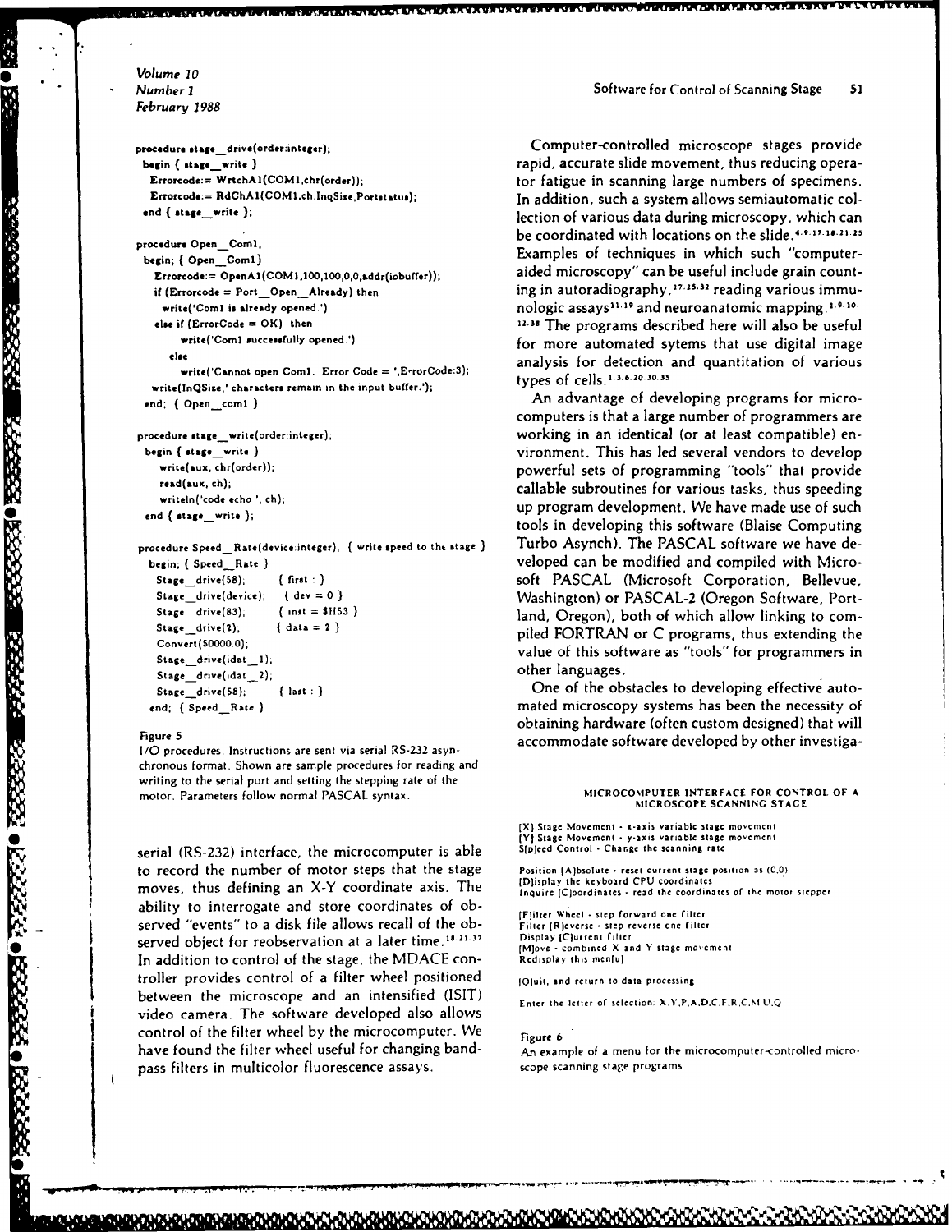|  | Table IV Comparison of Several Commercially Available Microscope Scanning Stages |  |  |  |  |  |  |
|--|----------------------------------------------------------------------------------|--|--|--|--|--|--|
|--|----------------------------------------------------------------------------------|--|--|--|--|--|--|

|                                                                                                                                        |                                   |                                  | Maximum         |                                                    |  |
|----------------------------------------------------------------------------------------------------------------------------------------|-----------------------------------|----------------------------------|-----------------|----------------------------------------------------|--|
| Stage (and vendor)                                                                                                                     | Resolution Scan area<br>$(\mu m)$ | (mm)                             | speed<br>(mm/s) | Approximate cost                                   |  |
| Marzhauser Mechanical Stage EK32 (Bunton Instruments, Rockville, MD 20850)                                                             | 0.1                               | 75 × 50                          | 20              | \$5,000 (stage)<br>\$5,000 (controller)            |  |
| Boeckeler Motorized X-Y System (Boeckeler Instruments, Tucson, AZ 85705)                                                               | 5.0<br>1.0                        | $150\times150$<br>$50 \times 50$ | 50<br>25        | \$10.875<br>\$9.345"                               |  |
| Stepper Motor Positioning Stages (Stoelting, Chicago, IL 60623)<br>MDACE 1000 XY Stage Controller (OPELCO, Washington, DC 20041-17127) | 1.0<br>0.1                        | $88\times88$<br>$75 \times 75$   | 6.7<br>16       | \$8.895<br>\$5,948 (stage)<br>\$4.374 (controller) |  |
| 995006 Stage and Contoller (OPELCO, Washington, DC, 20041-17127)                                                                       | 0.2                               | $75\times75$                     | 32              | \$5,500                                            |  |

'User must provide the stage from an existing microscope: price includes modification of existing stage and object code for IBM **PC** control software

ware available. Table IV summarizes the characteris-<br>tics of several commercially available stagecontroller systems. Although written for the of fluorescence using digital integration of video images. J<br>
Histochem Cytocem 32:741-746, 1984 **MDACE 1000,** the software described here should be adaptable to any of the scanning stages listed in J, **Wied GL:** Computer recognition of ectocervical cells: Image Table IV, allowing the user some flexibility in the features. Analyt Quant Cytol **3:157-163.** <sup>1981</sup> design and assembly of a system. **7.** Berbel PJ, Villanueva **JJ,** Regidor **J.** Lopez-Garcia **C: A** method

low-cost microcomputers indicates that they will find dritic tree<br>unidentical stage using the field of digital image microscopic Methods 4:1981 widespread use in the field of digital image micros-<br>copy Several vendors already offer frame grabbers and B. Berns GS, Berns MW: Computer-based tracking of living cells. copy. Several vendors already offer frame grabbers **8. Berns GS, Berns MW: Computer**<br>for necessarily certainly for misrocomputers **buth the living cell Res** 142:103-109, 1982 for personal computers, mainly for microcomputers using MS-DOS (IBM PC and compatible).<sup>13.31.39</sup> The availability of such hardware for a large number of  $\frac{1}{\text{Bimed Res 12:569-587}}$  1979 compatible computers suggests that standard software "tools" will be developed that will speed up pro-<br>Quantimet image analyzing computer system. Acta Morphol gram development for image processing. Several Acad Sci Hung 30:241-249, **<sup>1982</sup>** vendors are already releasing such software, and **11.** Darling W, Justin **0,** Pike BL, Jennings **G,** Shortman K: An some is even being implemented on graphics chips.<sup>36</sup> indexing stage for microscopic scanning of microtitre tray As the number of such software tools increases, wells. **I** Immunol Methods 52:39-42, 1982 development of microcomputer digital image micros-<br>
12. Davis BJ: The electronic pantograph: Amplifier couples mi-<br>
croscope stage to X-Y plotter. Brain Res Bull 15:533-536, 1985 **copy** sytems will become increasingly easy. The soft- croscope stage to X-Y plotter. Brain Res Bull 15:533-536. 1985 ware presented here provides a useful set of tools for 13. Dawson B: PC transformed into integration sign 16:63-73, 1986 microscope stage control, not only for integration sign **16:63-73.** <sup>1986</sup> with image processing systems, but also for use in 14. Donovan RM, Goldstein **E:** A charge-coupled device-based semimanual (computer-assisted) microscopy.

- Fluorescence digital imaging microscopy in cell biology. Sci- Quant Cytol 5:241-249, **1983** ence **230:247-256, 1985 16.** Gamel **JW,** McLean JW: Computerized histopathologic assess-
- cytometry with an automatic microscope and a TV image- and data analysis. Analyt Quant Cytol 6:37-44 <sup>1084</sup> analysis system. AnaJvt Quant Cytol **6:179-188,** 1984 **17** *Giaretti* WA, Gais P. Jutting U, Rodenacker **K,** Dormer P:
- *19.* 1979 Analyt Quant Cytol **5:79-89, 1983**
- 

tors, or of writing the software de novo for the hard-<br>  $\frac{1}{1!}$   $\frac{1}{1!}$   $\frac{1}{1!}$   $\frac{1}{1!}$   $\frac{1}{1!}$   $\frac{1}{1!}$   $\frac{1}{1!}$   $\frac{1}{1!}$   $\frac{1}{1!}$   $\frac{1}{1!}$   $\frac{1}{1!}$   $\frac{1}{1!}$   $\frac{1}{1!}$   $\frac{1}{1!}$   $\frac{1}{1!}$ 

- 5. Barrows GH, Sisken JE, Allegra JC, Grasch SD: Measurement
- **6.** Bartels **PH,** Abmayr W, Bibbo **M,** Burger **G,** Soost Hi, Taylor
- The rapid increase in graphics power available for for the study of the spatial distribution of the neuronal den-<br>W-cost microcomputers indicates that they will find ditic tree using a universal stage. J Neurosci Methods
	-
	- 9. Capowski JJ, Cruce WLR: How to configure a computer-aided<br>neuron reconstruction and graphics display system. Comput
	- **wae"tools" will be developed that will speed up pro- 10. Capowski J), Rethelyi** M: Neuron reconstruction **using a**
	-
	-
	-
	- and cytochemistry. **)** Histochem Cytochem 33.551-556, **1985**
- 15. Dytch **HE,** Bartels **PH.** Bibbo M, Pishotta **FT.** Wied **GL:** The References **References** rejection of noncellular artifacts in Papanicolaou-stained slide **1.** Arndt-Jovin **D1.** Robert-Nicoud M. Kaufman **SJ,** lovin TM: specimens by an automated high-resolution system. Analyt
- 2. Auffermann W, Repges R, Bocking A: Rapid diagnostic **DNA ment** of malignant potential: **Ill.** Refinements of measurement
- **3.** Bahr **GF.** Frontiers of quantitative cytochemistry: A review of Correlation between chromatin morphology as derived by digrecent developments and potentials Analyl Quant Cytol 1:1- ital image analysis and autoradiographic labeling pattern.
- 4 Bahr **GF,** Boccia **JA** Marking the origin of coordinates in **18** Glaser **EM.** McMullen **NT:** Semiautomatt( microscopy as a

**0,**